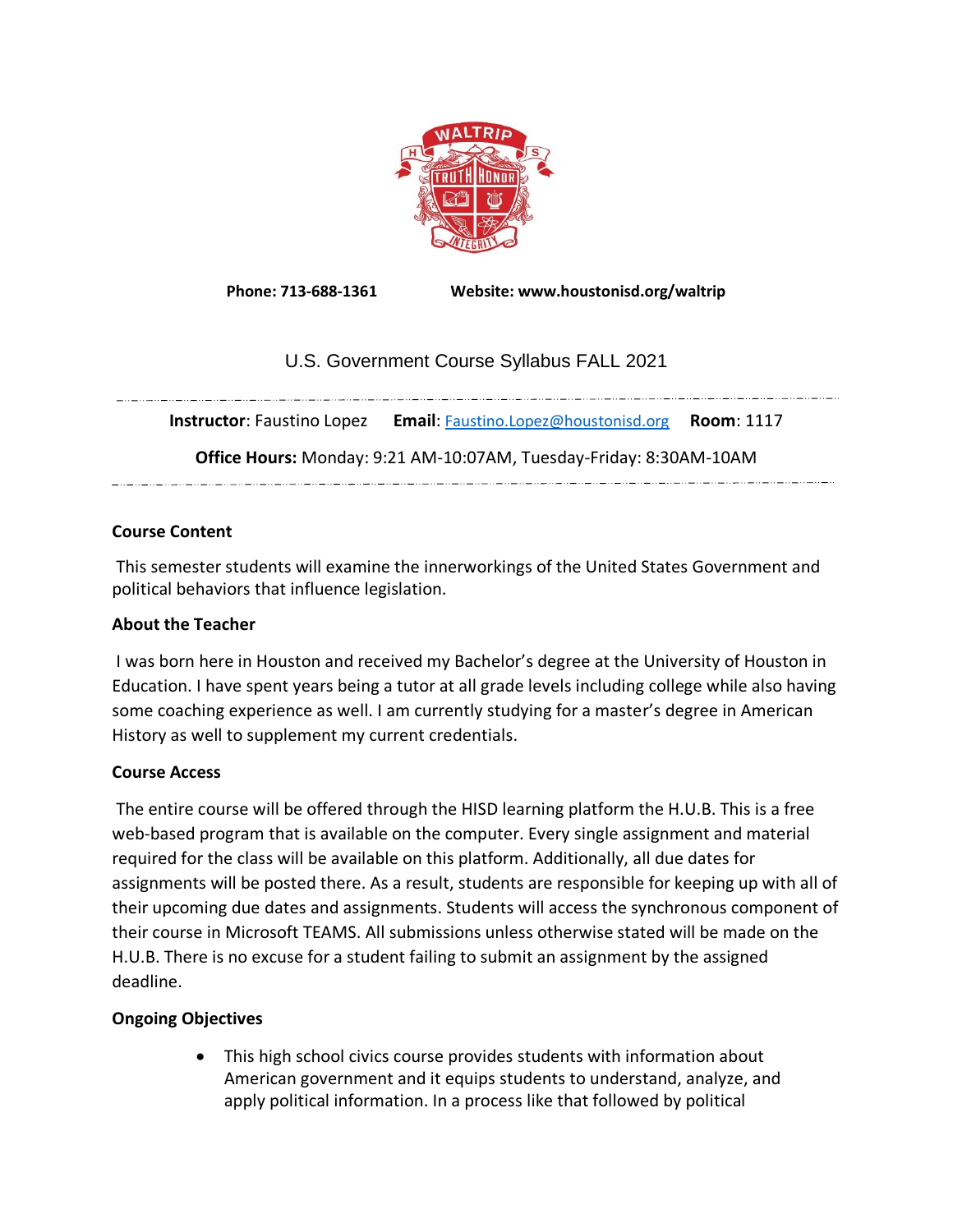scientists, a close analysis of quantitative and qualitative sources and reaches its conclusion when evidence is used effectively to support an argument about political principles.

• At the end of the course students should be able to articulate their argument and provide supporting evidence in any scenario.

#### **Grading Scale/Structure**

35%--Tests/Assessments, Projects 30%--Classroom assignments 20%--Quizzes 15%--H.W./Participation, Exit Tickets

#### **Daily Required Materials**

Laptop (charged) Pen/Pencil Notebook

### **Classroom Norms**

- Respect the educational process at all times please
- Dress appropriately
- Respect everyone's point of view
- Stay present and engaged
- Maintain a safe space
- Read directions carefully

#### **Student Expectations**

- I will respect all students and I expect the same respect in return. This means no profanity, or explicit behavior will be tolerated.
- Students will be expected to be prepared before coming to class.
- Students will be expected to participate in class. It is okay to have wrong answers. It is okay to ask questions for clarification. It is okay to ask for more time, however, all students are expected to participate.
- Talking will not be permitted when the teacher is in the classroom and talking. There will be plenty of time for collaborative group work in which talking will be permitted. If you are talking, I expect it to be related to the course.
- Students are expected to submit original work on all assignments. Cheating of any sort is unacceptable and will result in a zero for the assignment, quiz or test in which the student was caught cheating.